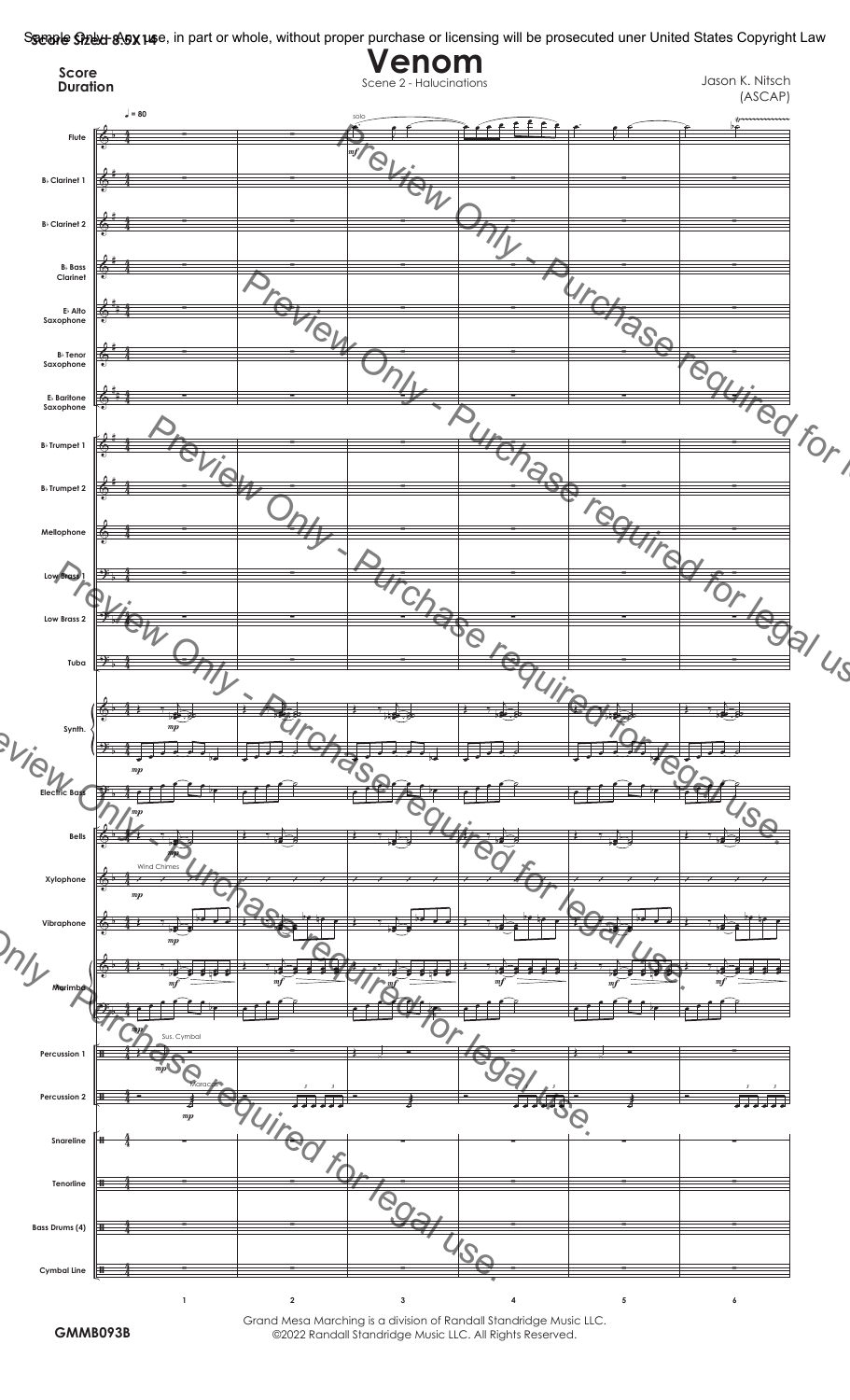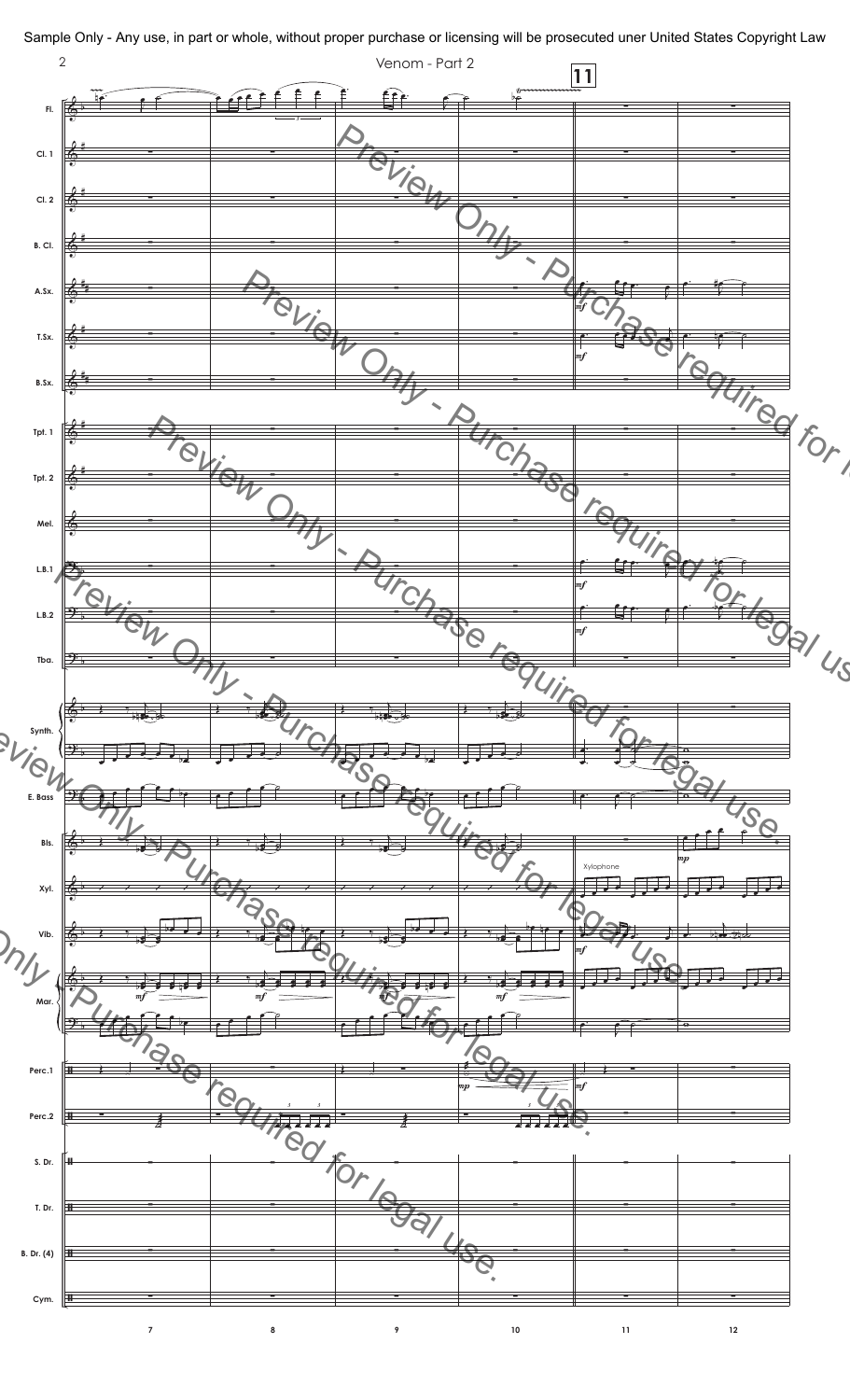

Sample Only - Any use, in part or whole, without proper purchase or licensing will be prosecuted uner United States Copyright Law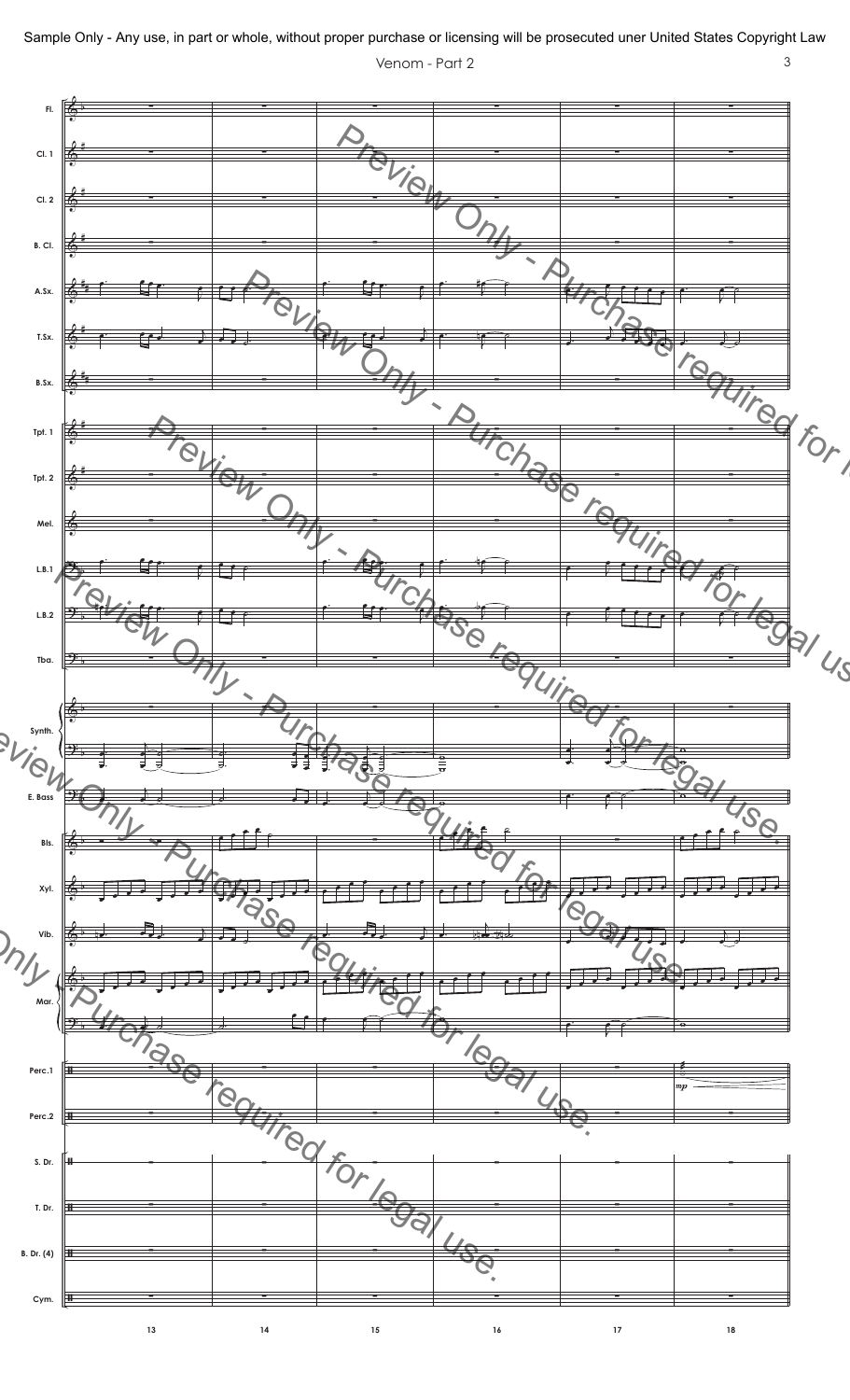

Sample Only - Any use, in part or whole, without proper purchase or licensing will be prosecuted uner United States Copyright Law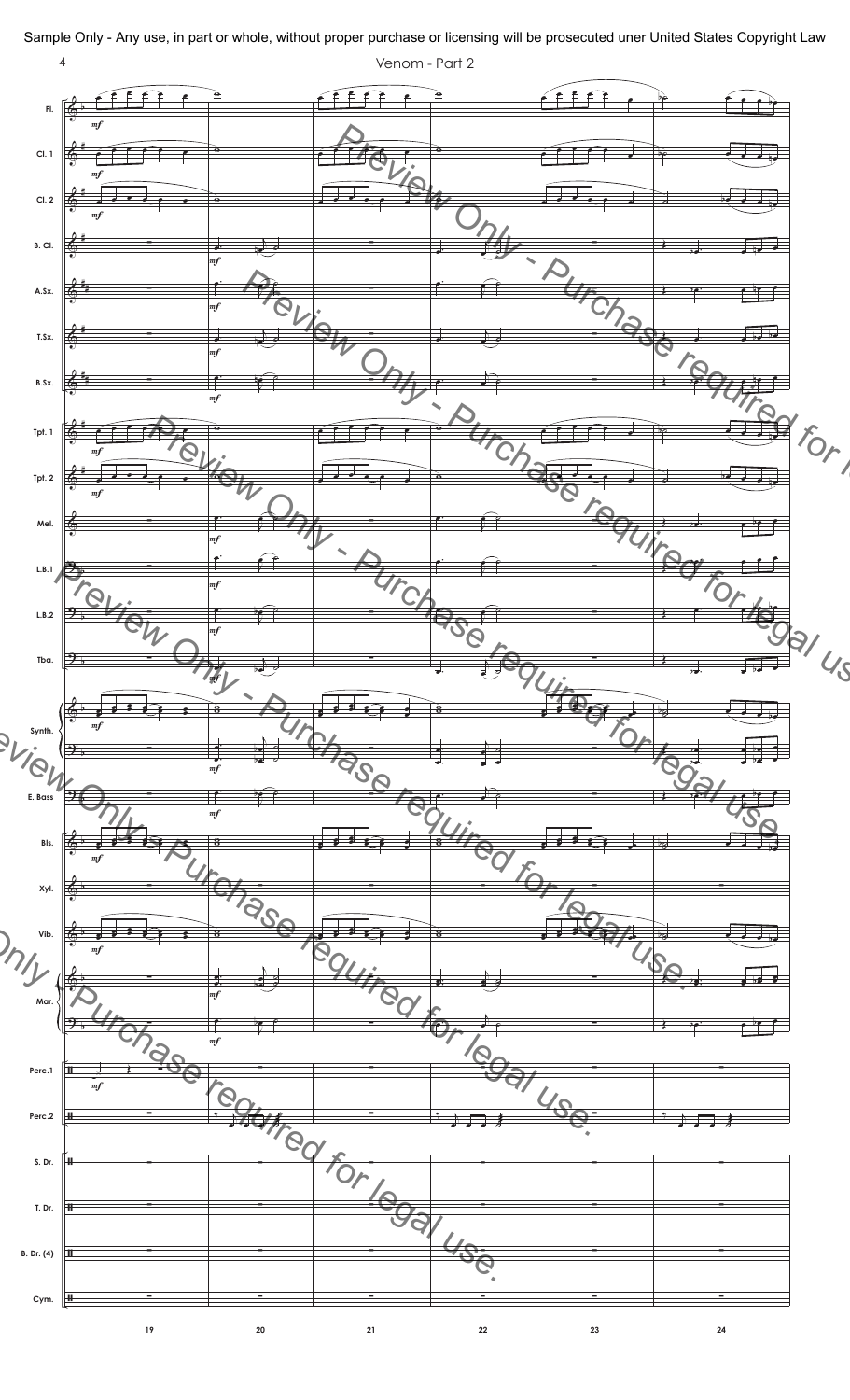Sample Only - Any use, in part or whole, without proper purchase or licensing will be prosecuted uner United States Copyright Law

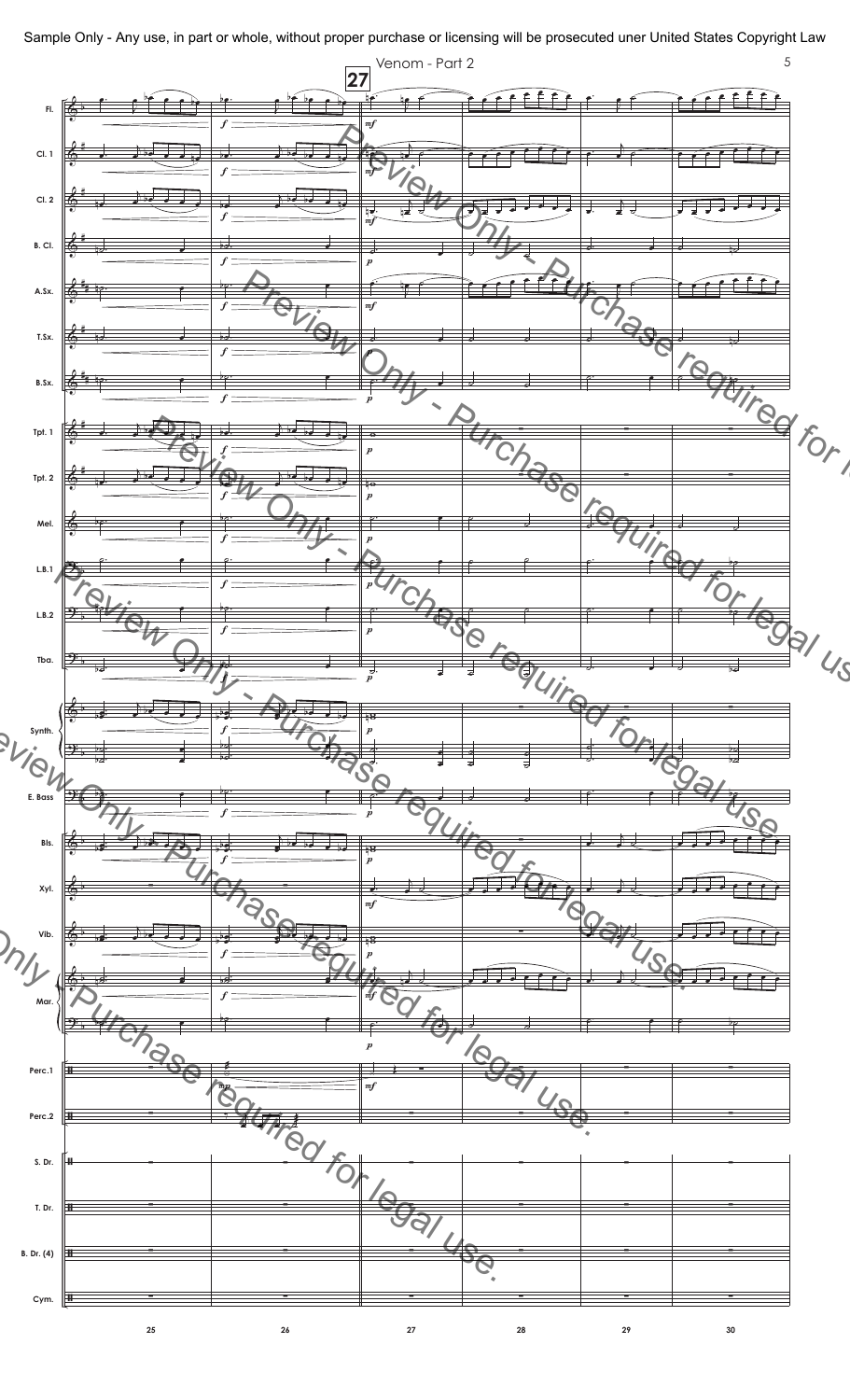Sample Only - Any use, in part or whole, without proper purchase or licensing will be prosecuted uner United States Copyright Law

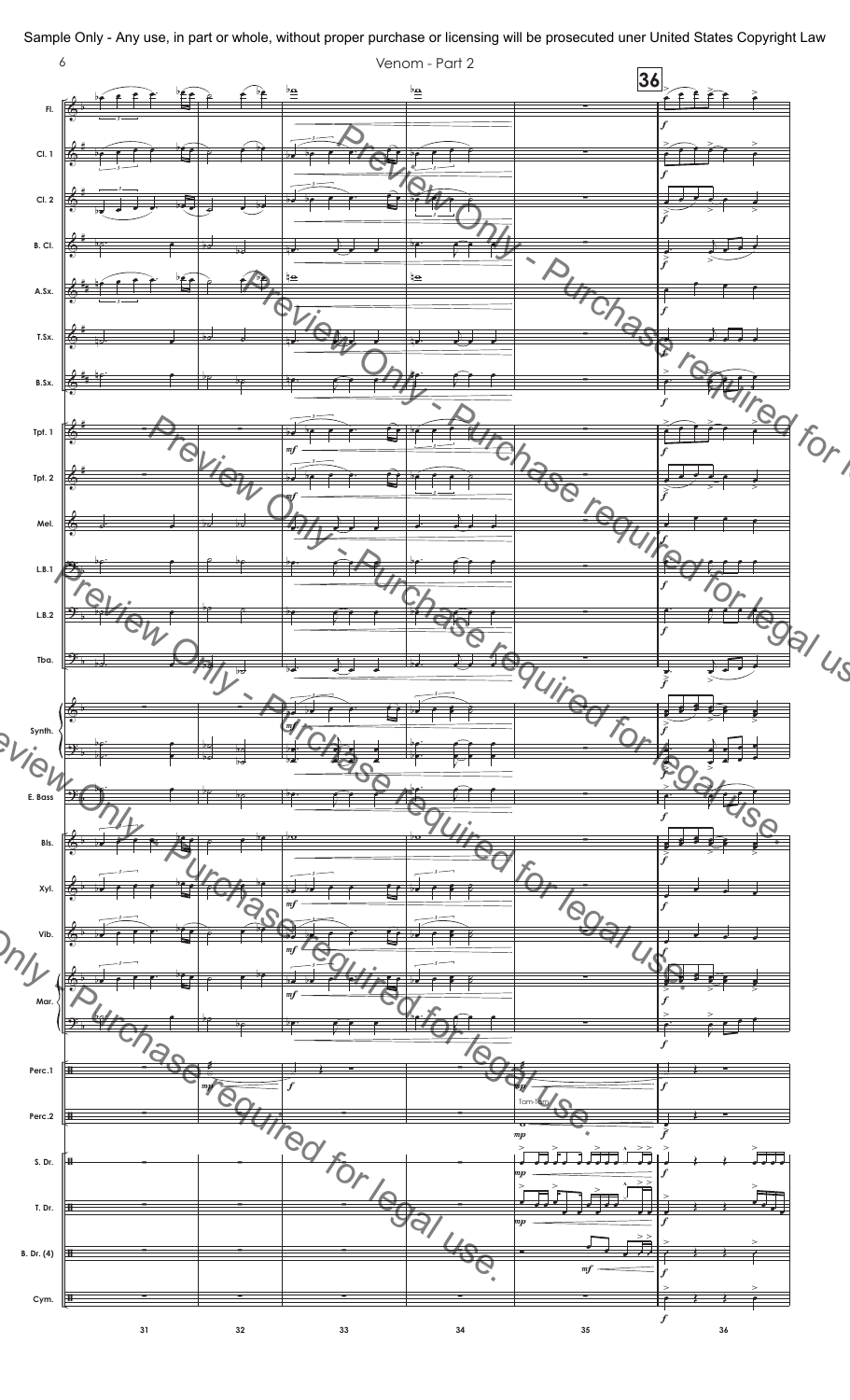

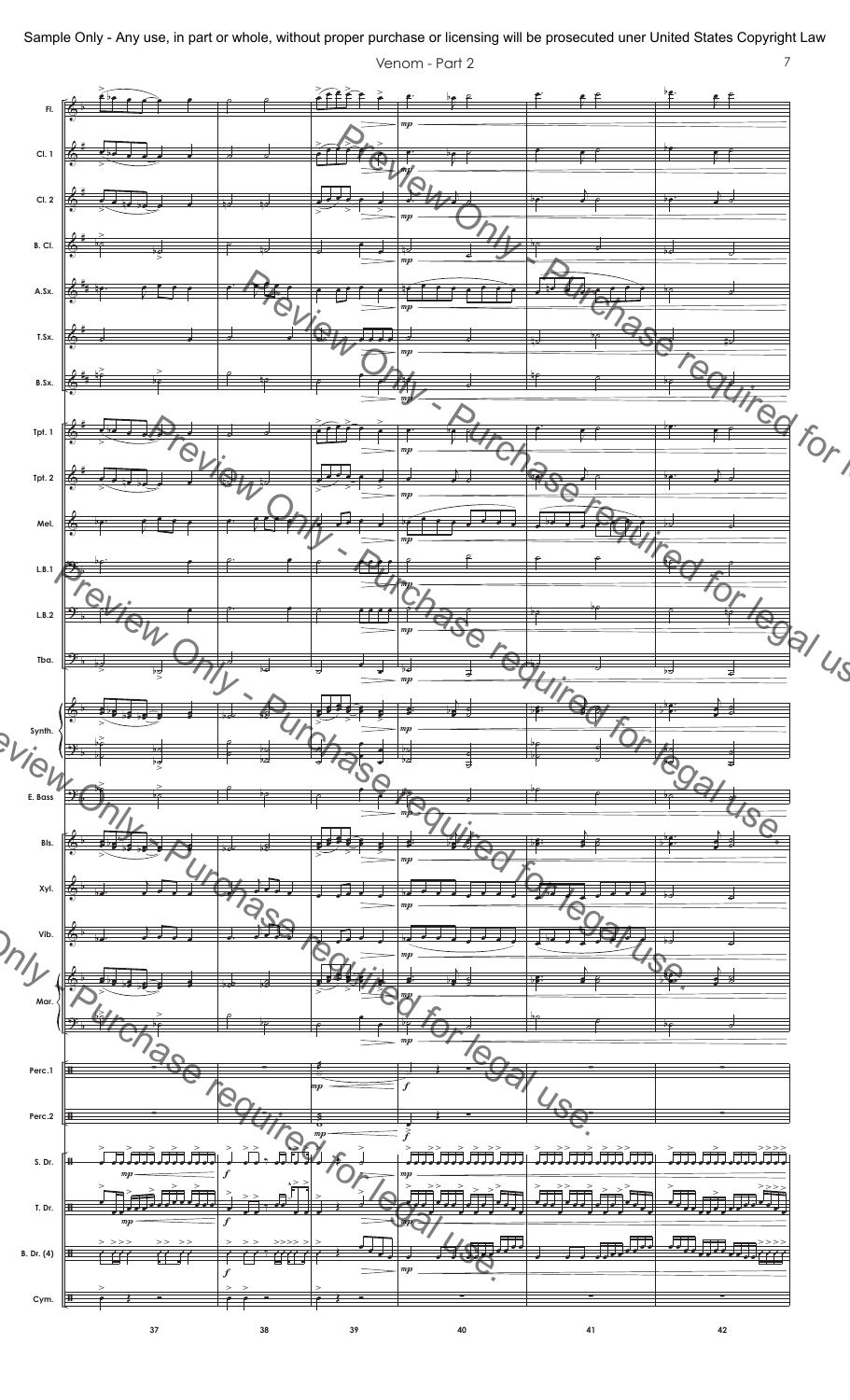

Sample Only - Any use, in part or whole, without proper purchase or licensing will be prosecuted uner United States Copyright Law